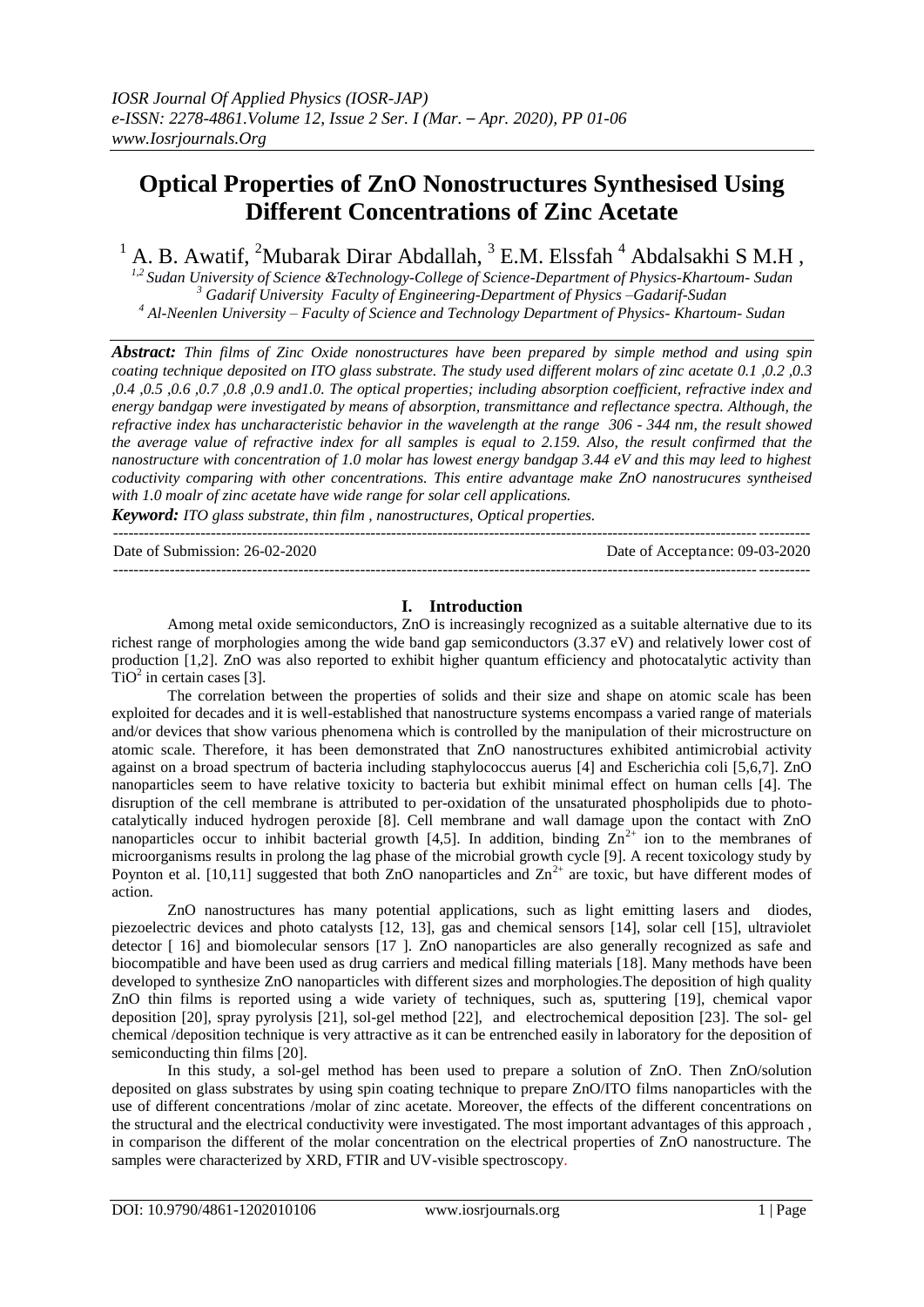### **Samples Preparation:**

The precursors that utilized to synthesize ZnO nanostructures by using different concentration molars seed layers and by sol-gel process are Zinc acetate dehydrate  $Zn(CH_3COOH)_{2.2}H_{2}O$ . The need for surfactant is fulfilled by the use of 2-methoxyethanol (ME)  $CH_3OCH_2OH_2OH$ . The stock solution for the samples was prepared by using Zinc acetate in different molar ( 0.1.0 ,0.2 ,0.3 , 0.4 ,0.5 ,0.6 , 0.7 ,0.8 ,0.9 and 1.0 molar ). Each molar of zinc acetate was dissolved in 100 ml of ethanol in the glass beaker. Then these solution were stirred for 60 min at 80°C to get milky solution. Then some drops of 2-methoxyethanol (ME) was added carefully to the milky solution as stabilizer to obtain a transparent solution. Finally the Zinc oxide solution has been got. The ten mounts of the samples have been leaved in the laboratory at room temperature for about 24 hours. Then the samples were washed by distilled water to obtain the Sol. The sol-gel for each sample was used to prepare the film by spinner (spin coating). The films were prepared in ITO glass slide. The ITO glass were cleaned with ethanol before, washing with deionizer water and acetone. The coating of the films on ITO glass was performed at room temperature, with suitable speed rate for 60 s. The optical conductivity and electrical conductivity of ZnO thin films sample were measured as a function of wavelength by UV-visible spectroscopy. The Fourier Transform Infrared Spectrophotometer (FTIR) in the range of 400 to 4000 cm<sup>-1</sup> used to recorde some location of the band positions( spinel structure) as wavenumber function. The crystal structure of the samples were characterized at room temperature by using a Philips PW1700 X-ray diffract meter.

### **II. Results and Discussion:**

Figure (1) shows the relation between the absorbance and the wavelengths of the ten samples of ZnO /TIO nanostructures using different concentrations of zinc acetate as follow: 1.0 ,0.9, 0.8 ,0.7 ,0.6 ,0.5 ,0.4 ,0.3 ,0.2 and 0.1 in molar respectively. As can be seen that the absorbance spectra for all samples of as-synthesised ZnO thin films nanostructures have one broad absobance band at 266 nm and this may atrributed to the reduction in crystallite size of the spinal cubic structure. Moreover , Figure (1) indicates that the absorbance of ZnO thin films nanostrucures are gradually increase with increasing of zinc acetate concentrations. This is because the addition of zinc acetate in each sample will help the as-synthesied ZnO thin films nanostructures to absorb the incident radiation by its free electrons.

The transimittance spectra of the ten samples of the ZnO thin film nanostructures in the range of 120 - 720 nm were investigated via UV-visible spectroscopy (Fig.2). The results exhibted that all samples that were prepared using different concentrations of zinc acetae reached a saturation before 276 nm and the average transmittance value of the samples equal 1.495 a.u . Figure (2) also showed that the transmittance spectra value will decrease with increasing of zinc acetae concentration.



**Figure (1):** shows the relation between absorbance and wavelengths of the ten samples of as-synthesised ZnO thin film nanostructures.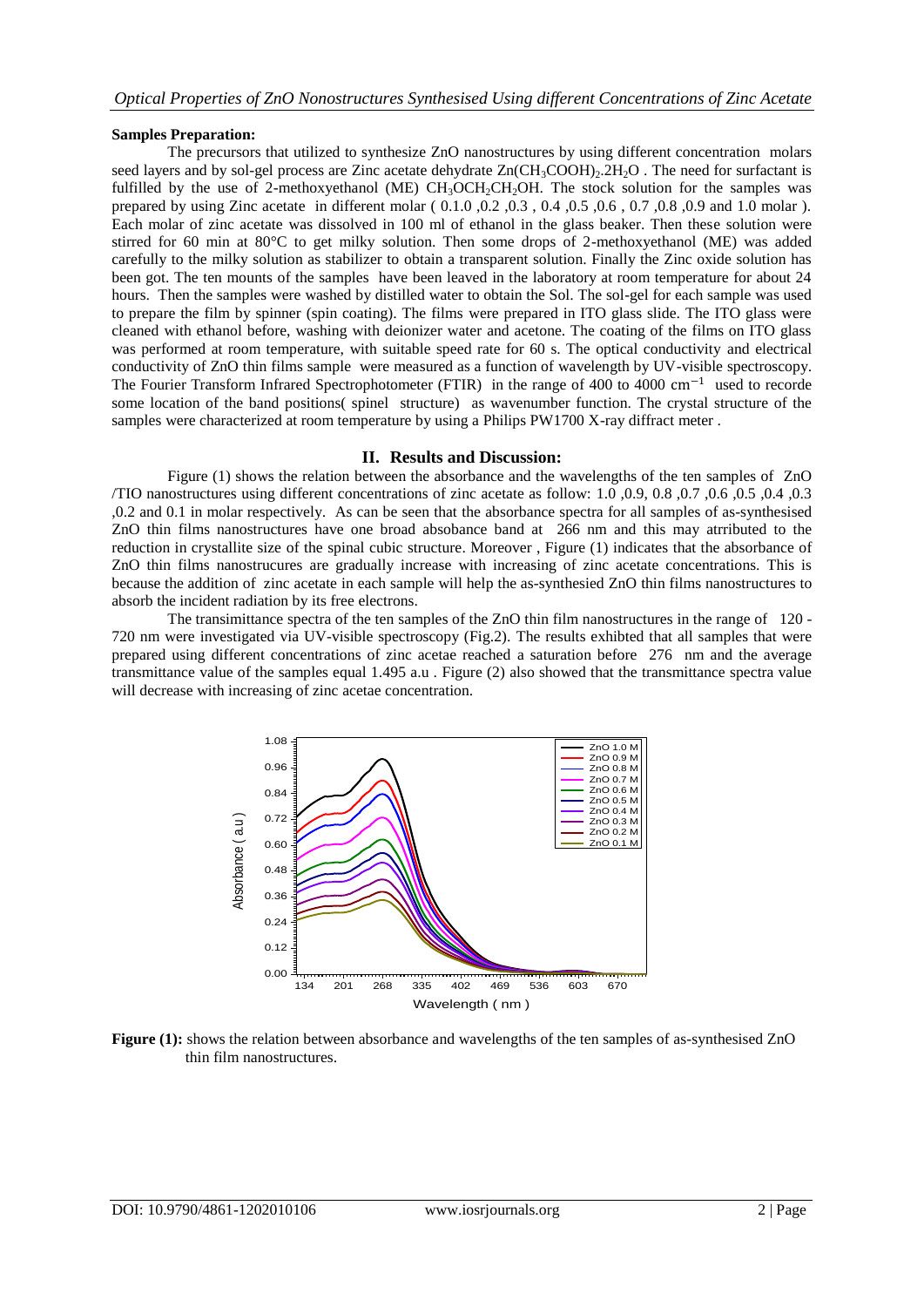

**Figure(2):** indicates the relation between transimission and wavelengths of the ten samples of as-synthesised ZnO thin film nanostructures.

Figure (3) shows the reflectance spectra of the ten samples of as-synthesised ZnO nanostructures at different concentrations of zinc acetate. The spectrum extended from 134 to 410 nm. The Figure represented that the reflectance at particular wavelength 345 nm can be shifted to blue spectrum when decreasing the concentration of zinc acetate and that means at high concentrations of zinc acetate the ZnO nanoparticles are almost uniformly distributed in the sample.



**Figure (3):** shows the reflectance spectrum of the ten samples that made of as-synthesised ZnO nanostructues.

The absorption coefficient  $(\alpha)$  of the samples of as-synthesised ZnO films nanostructures can be obtained by using the Beer-lambert's relation:

$$
\alpha = \frac{2.303xA}{t} \tag{1}
$$

where (A) is the absorbance and (t) is the thickness of the film. Figure  $(4)$  shows a relating ploting graph between  $(a)$  and the wavelength  $(\lambda)$  of ten samples of ZnO nanostructures. The results indicate a maximum value of  $\alpha = 4.63 \times 10^3$  cm<sup>-1</sup> materialized in the U.V region 270 nm at concentration of 1.0 moalr of zinc acetate where the absorption coefficient dcreases to  $\alpha = 1.11 \times 10^3$  cm<sup>-1</sup> for low concentration of 0.1 molar of zinc acetate. High value of absorption coefficient means that the transition must corresponding to a direct electronic transition, and the properties of this state are important since they are responsible for electrical conduction.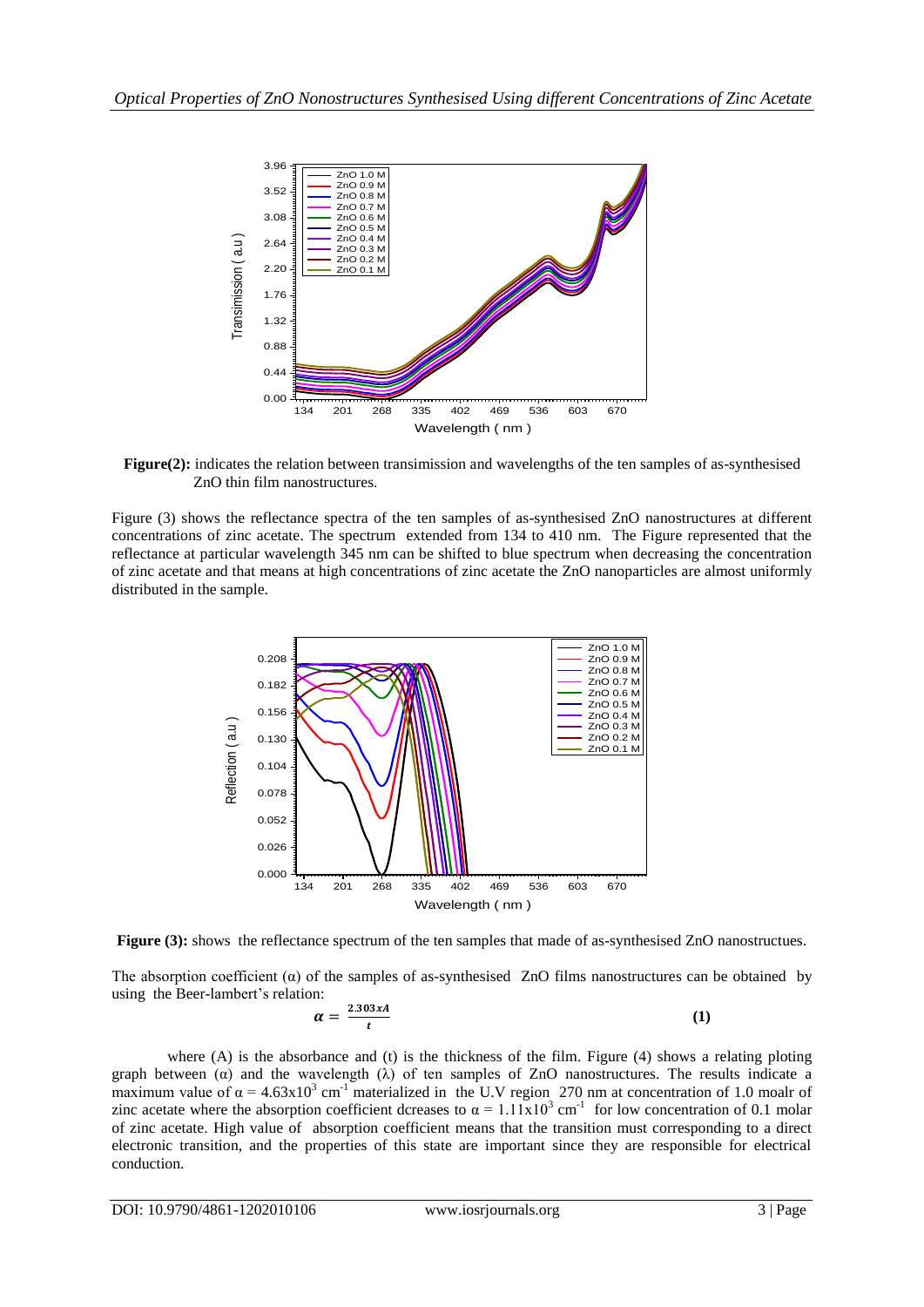

**Figure(4):** represented the relation between absorption coefficient and wavelengths of as-synthesised ZnO nanostructures.

The refractive index (n) plays a very important role in optical communication and for designing the optical devices. The refractive index (n) can be calculated by usig the following relation:

$$
n = \left[ \left( \frac{(1+R)}{(1-R)} \right)^2 - (1 + k^2) \right]^{\frac{1}{2}} + \frac{(1+R)}{(1-R)} \tag{2}
$$

where (R) is the reflectivity and k is the extinction coefficient where.  $k = \frac{\alpha \lambda}{4}$  $rac{dx}{4\pi}$ . Figure (5) shows the refractive index (n) of as-synthesised ZnO nanostructures film as a function of wavelength. Figure (5) confirmed that at range of 422 - 469 nm all curves of the refractive index of the samples represented a macximum peak at  $n =$ 2.159, and this result nearly agree with standard refractive index n= 2.004 of ZnO [24]. Also the result demonstrated that the value of (n) begins to decrease between the wavelengths 306 - 344 nm at the region of spectrum. This behavior may due to the nature of the sharp absorption of Zinc Oxide nonostructurs that leads to an electronic transmission at the absorption edge of 4.66 eV. .



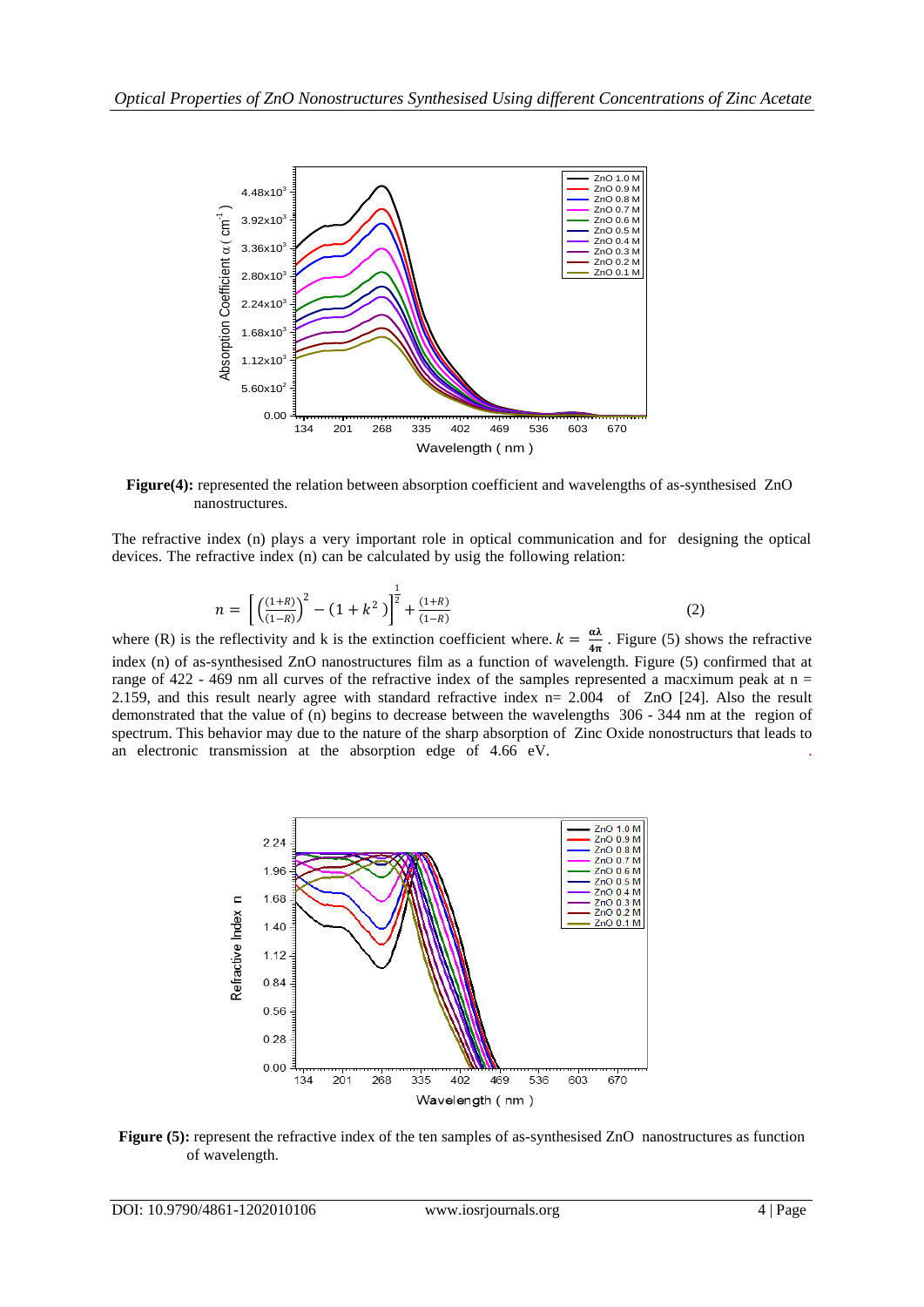The optical energy gap  $E_{g}$  has been calculated by using the following relation:

$$
(a\text{h}v)^2 = C(\text{h}v - E_g) \tag{3}
$$

where  $\alpha$  is the absorption coefficient, C is constant and  $E_{\rm g}$  is the bandgap energy. The direct bandgap energies were determined for the different concentrations of zinc acetate of as-synthesised ZnO thin films nanostructures by plotting  $(ahu)^2$  versus photon energy (hv) curves as shown in Figure (6). The bandgap of ZnO films was stimated from the interception between the tangent to the linear portion of the curve and hυ axix (figure 6). The results indicated that the ZnO film nanostructures that synthzised by using 0.1 molar of zinc acetate has highest bandgap (3.889) eV), whereas those synthezised by using 1.0 molar exhibted lowest bandgap (3.443 eV), which believed to possess a better coductivty [ 25 ]. Also, the as-synthezised ZnO nanostructures possessed a significantly higher bandgap enegy, or showed a redshift from 0.16 (for 1.0 molar) to 0.28 ev (for 0.1 molar) comparing to the bandgap of bulck ZnO 3.6 eV. This shift can be attributed to quntum confinement effect of the formatin of ZnO nanostructures.



**Figure (6):** Plot of **(αhυ)<sup>2</sup>** versus the photon energy (**hυ**) for ZnO nanostructure synthezised by using different concentrations of zinc acetate.

#### **III. Conclusion**:

In this dtudy ZnO film nanostructures were synthesised by using a sol-gel method. Although the result demonstrateed a broad absobance band at 266 nm, the absorbance of ZnO thin films nanostrucures were gradually increased with increasing of zinc acetate concentrations. The value of absorption coefficient  $(\alpha)$  equal to  $4.63 \times 10^3$  m<sup>-1</sup> for all samples in the U.V region at wavelength 270 nm. The result revealed that the optical bandgap of as-synthezised ZnO nanostructure were affected by the difference of the concentrations of zinc acetate. The nanostructure with concentration of 1.0 molar have the highest absorbtion and lowest energy gap 3.44 eV and this leed to highest coductivity. This entire advantage make ZnO nanostrucures that syntheised with 1.0 moalr of zinc acetate have wide range for solar cell applications.

#### **Reference**

- [1]. O. Seven, B. Dindar, S. Aydemir, D. Metin, M.A. Ozinel, S. Icli, Solar photocatalytic disinfection of a group of bacteria and fungi aqueous suspensions with TiO2, ZnO and Sahara desert dust, J. Photochem. Photobiol. A Chem. 165 (2004) 103–107.
- [2]. Attarad Ali, HiraZafar, Muhammad Zia, IhsanulHaq, Abdul RehmanPhull, JohamSarfraz Ali, AltafHussain (2016), Synthesis, characterization, applications, and challenges of iron oxide nanoparticles, Nanotechnology, Science and Applications , Volume (9), pages (49–67).
- [3]. Fox, M., Optical Properties of Solids, Oxford University Press, New York, 2001.
- [4]. Gupta,M.C.,andJ.Ballato,The Handbook of Photonics, 2nd edition, CRC Press, Boca Raton, FL, 2007.
- [5]. Rogers, A., Essentials of Photonics+, 2nd edition, CRC Press, Boca Raton, FL, 2008.
- [6]. Kingery,W. D., H. K. Bowen, and D. R. Uhlmann ,Introduction to Ceramics, 2nd edition, Wiley,New York, 1976, Chapter 13.
- [7]. Saleh, B. E. A., and M. C. Teich, Fundamentals ofPhotonics, 2nd Edition, Wiley, Hoboken,NJ, 2007.
- [8]. U. Ozgur, Ya I. Alivov, C. Liu, A. Teke, M.A. Reshchikov, S. Dog˘an, V. Avrutin, S.-J.Cho, H. Morkoc, A comprehensive review of ZnO materials and devices, J. Appl.Phys. 98 (2005) 041301.
- [9]. J. Yu, X. Yu, Hydrothermal synthesis and photocatalytic activity of zinc oxide hollow spheres, Environ. Sci. Technol. 42 (2008) 4902–4907.
- [10]. N. Talebian, M.R. Nilforoushan, E. Badri Zargar, Enhanced antibacterial performance of hybrid semiconductor nanomaterials: ZnO/SnO2 nanocomposite thin films, Appl. Surf. Sci. 258 (2011) 547–555.